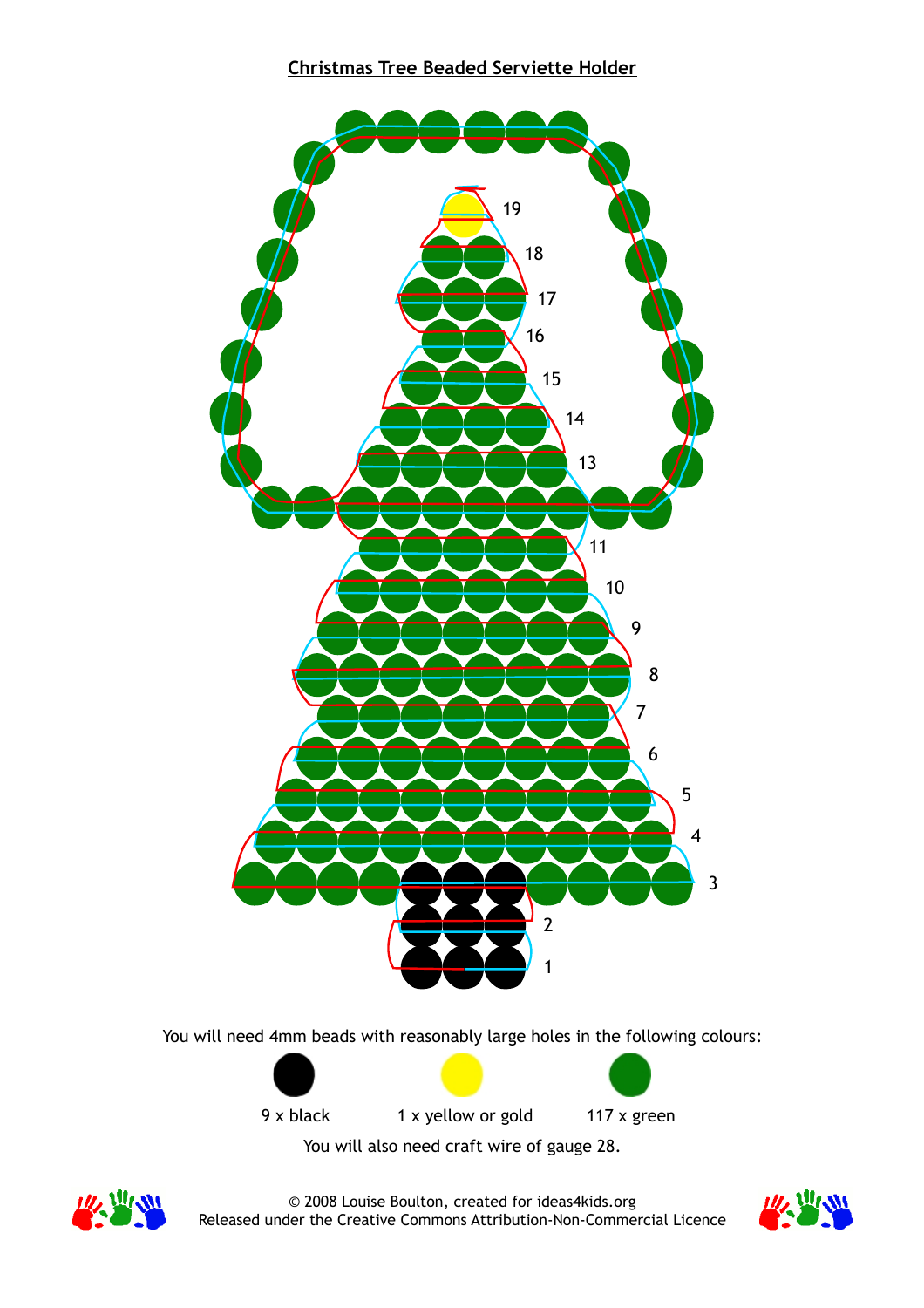## **Detailed Instructions**

Begin by threading 6 black beads onto your wire.



Re-thread one end of your wire through three of the beads and pull tight.



Thread 3 black beads as shown below. Then add 4 green beads to each piece of wire.



Thread 10 green beads onto one wire. Thread the other piece of wire through the 10 beads.



© 2008 Louise Boulton, created for ideas4kids.org Released under the Creative Commons Attribution-Non-Commercial Licence